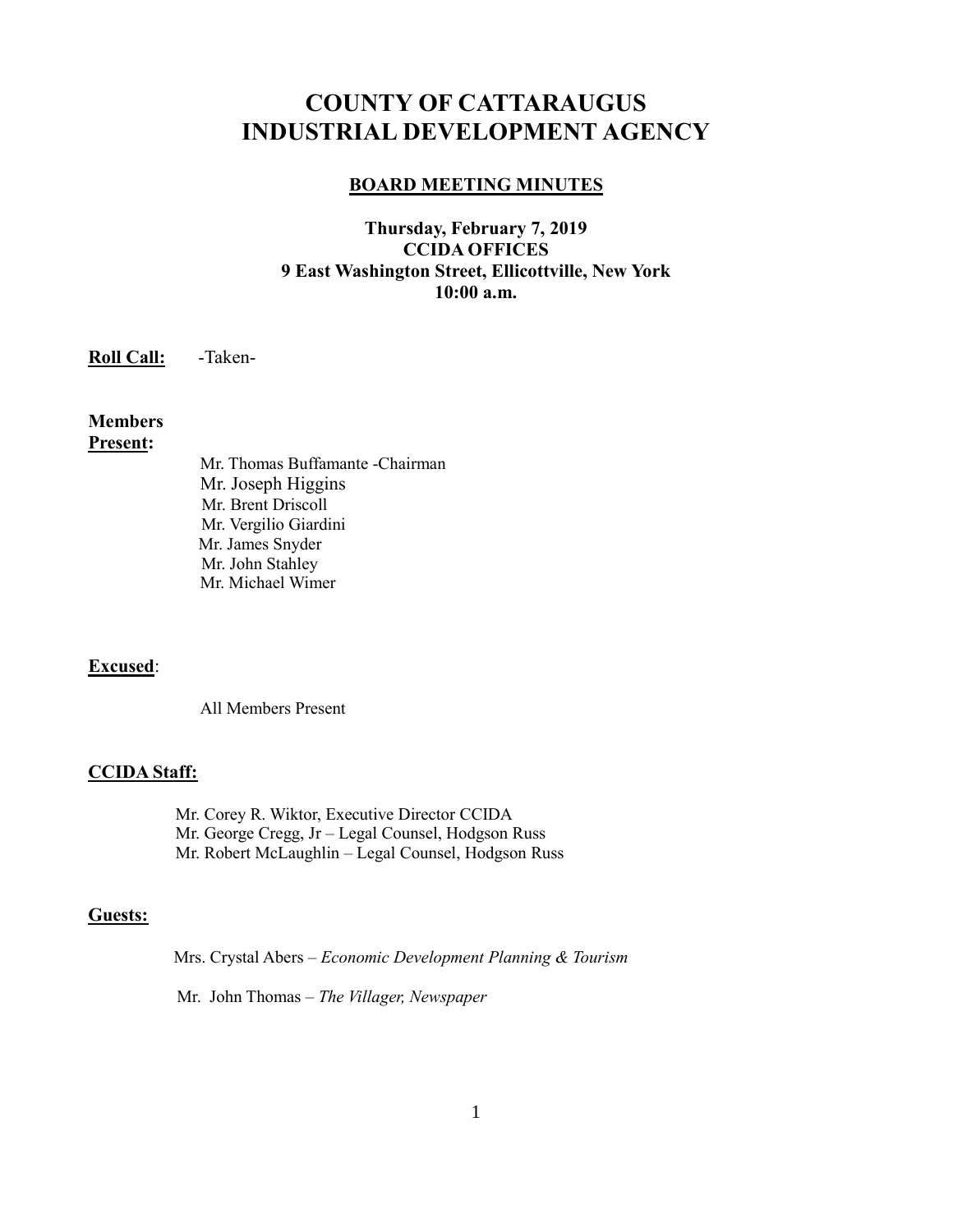Chairman, Thomas Buffamante called the meeting to order at 10:00 a.m.

A roll call of the Board of Directors of the CCIDA was taken; Mr. Buffamante, Mr. Higgins, Mr. Driscoll, Mr. Giardini, Mr. Snyder, Mr. Wimer and Mr. Stahley were present.

### **APPROVAL OF MINUTES**:

**A Motion** was made by Brent Driscoll with a second by Joseph Higgins to accept the December 4, 2018 CCIDA Board Meeting Minutes as presented to the CCIDA Board. **Motion Carried**

### **\*NEW APPLICATIONS/PROJECTS\***

### **(#1) Scandinavian Spa Ellicottville, LLC:**

Scandinavian Spa Ellicottville, LLC. has asked the County of Cattaraugus Industrial Development Agency (CCIDA) to consider their application for the construction of which would include five (5) structures (14,000 sq. ft. of indoor space) to provide for reception/check-in, a limited service café, administrative and operations functions, locker rooms, massage rooms, a variety of saunas (Dry & Banya) and steam rooms, relaxation space, mechanical, storage and a small shop.

Mr. Travis Mayer was on the phone going over the high points of the new and exciting project. Mr. Mayer said that they have come to an agreement with Holiday Valley in regards to purchasing 5 acres of land. This land will have an access road from Snow Pine road overlooking the Inn, looking East towards Summerville Valley with no access from Holiday Valley Road. Mr. Mayer stated that he and his wife Elisabeth have researched various areas to purchase land and construct this project and their final choice was Ellicottville, NY. This Spa concept was derived from a Spa that they visited in Canada. Mr. Mayer also stated that he used this type of Spa when he was training for the Olympics.

Mr. Wiktor stated that the services that are going to be offered are currently not available in this area and that it will complement the whole ski experience when visitors come to our County. Mr. Wiktor mentioned that Holiday Valley had 60 weddings and HoliMont Inc. had 30 weddings last year. This is one more thing that will be available for a destination wedding. This will bring much need new jobs and also local labor will be used as much as possible during the construction stages of this project.

The question was asked in regards to employment figures. Mr. Wiktor stated that at first there will be 3-4 employees however, as things ramp up employment should go up to 14-15 part/full time employees. These are very conservative numbers and as the business evolves, they anticipate to increase the employment numbers. Mr. Buffamante asked for a general price for their services. Mr. Mayer stated that they are still finalizing their prices for individual services at this time.

Mr. Mayer discussed using local labor (Cattaraugus County) as much as possible in the construction of this project. They plan on a local firm to do the excavating and also for the construction of the individual buildings.

Additionally, the proposed development will include outdoor hot spas, cold plunges and water features. The spa design was modeled after the traditional Finnish and Icelandic hydrotherapy regimens where guests alternate between hot, cold and relaxation intervals to obtain physical and mental relaxation and therapeutic benefits. **Total project cost/investment of: \$2,450,000 (+,-)**.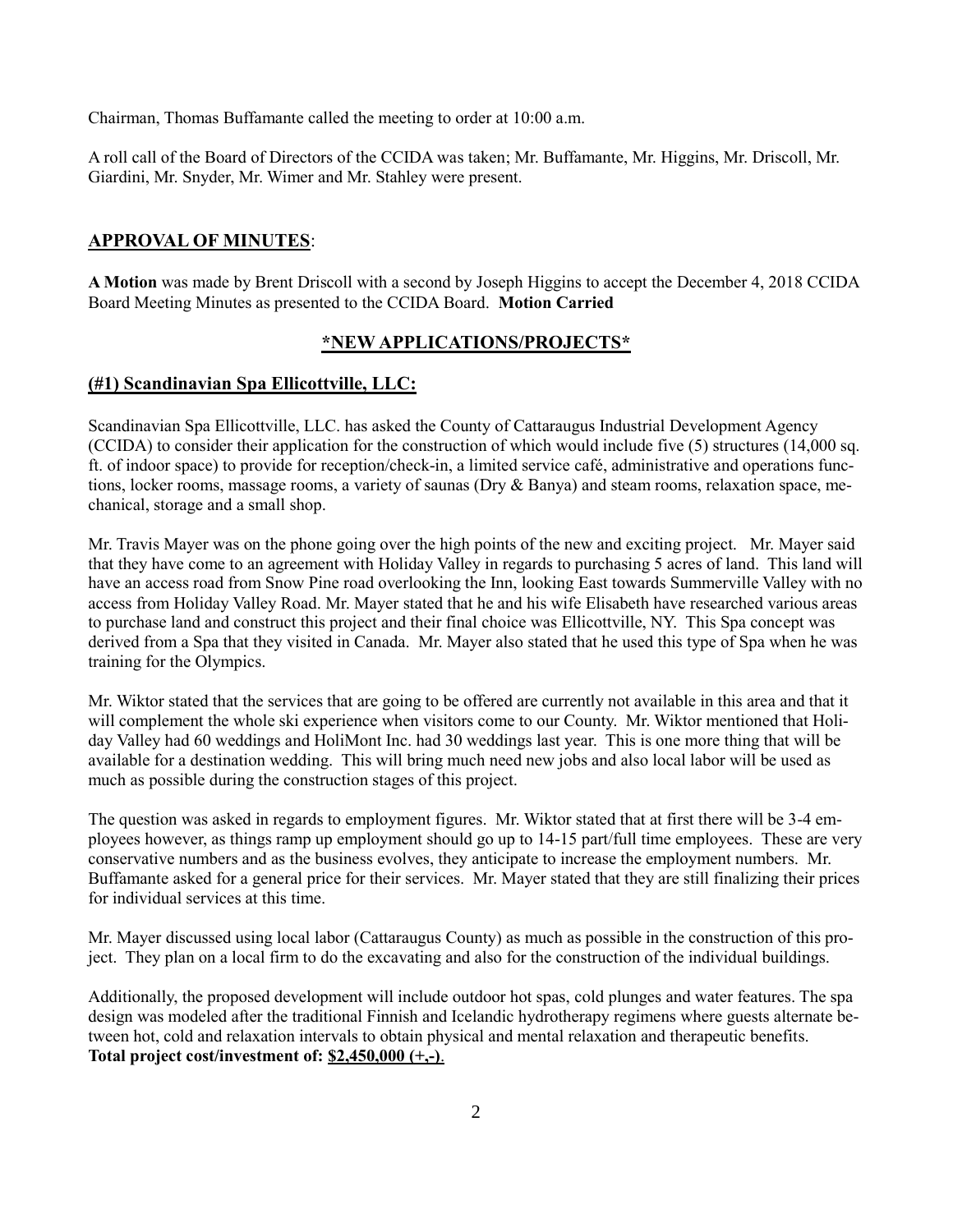# **RESOLUTIONS:**

**A Motion** was made by Brent Driscoll, seconded by Joseph Higgins**, RESOLTUION AUTHOIRZING THE EXECUTIVE DIRECTOR OF THE COUNTY OF CATTARAUGUS INDUSTRIAL DEVELOPMENT AGENCY TO HOLD A PUBLIC HEARING REGARDING A PROPOSED PROJECT TO BE UNDER-TAKEN FOR THE BENEFIT OF SCANDINAVIAN SPA ELLICOTTVILE, LLC.** A Roll Call vote was taken with, Mr. Wimer, Mr. Driscoll, Mr. Giardini, Mr. Stahley, Mr. Higgins, Mr. Snyder, and Mr. Buffamante voting yes. **Motion – Carried**

**A Motion** was made by Brent Driscoll, seconded by Michael Wimer, **RESOLTUION DIRECTING THE EX-ECUTIVE DIRECTOR OF THE COUNTY OF CATTARAUGUS INDUSTRIAL DEVELOPMENT AGENCY TO TAKE CERTAIN ACTIONS UNDER ARTICLE 8 OF THE ENVIRONMENTAL CON-SERVATION LAW IN CONNECTION WITH A PROPOSED PROJECT TO BE U NDERTAKEN FOR THE BENEFIT OF SCANDINAVIAN SPA ELLICOTTVILLE, LLC.** A Roll Call vote was taken with, Mr. Wimer, Mr. Driscoll, Mr. Giardini, Mr. Stahley, Mr. Higgins, Mr. Snyder, and Mr. Buffamante voting yes. **Motion – Carried**

## **(#2.) Cutco Corporation & Subsidiaries:**

Cutco Corporation & Subsidiaries (Vector Marketing Corp, Cutco Cutlery Corp, Ka-Bar Knives Inc.) has asked the County of Cattaraugus Industrial Development Agency (CCIDA) to consider their application for sales tax abatement only on computer software and hardware and general office furnishing and equipment upgrades and expansions for administrative, sales support and manufacturing areas. **Total project cost/investment of: \$1,000,000 (+,-)**.

Mr. Wiktor next discussed the application received from Cutco Corporation and Subsidiaries. All subsidiaries were included because this project is for sales tax only and the equipment that is being purchased may be used in several of the different locations. As stated, this is for sales tax only and **will not** included mortgage recording tax abatement or real property tax abatement. Cutco is looking to purchase several new components for new computer hardware and software systems, general office furnishings to assist support staff along with equipment upgrades and expansions for administrative, sales support and manufacturing. All Cutco Divisions are included in this proposed project, to help support their necessary investment and improvement to support their sales and manufacturing. Mr. Wiktor also mentioned that this project will help preserve 600 jobs and may add additional jobs in the IT department of the Company.

Mr. Brent Driscoll said the he would answer any questions that anyone may have. He retired last year from Cutco Corp. This project is looking at \$40 – \$60 thousand in savings on the sales tax component.

Mr. Wiktor mentioned that is project did not require a Public Hearing to be done if the benefit is less than \$100,000.00. However, we have always held a Public Hearing on all projects even if the benefit is less than the \$100,000.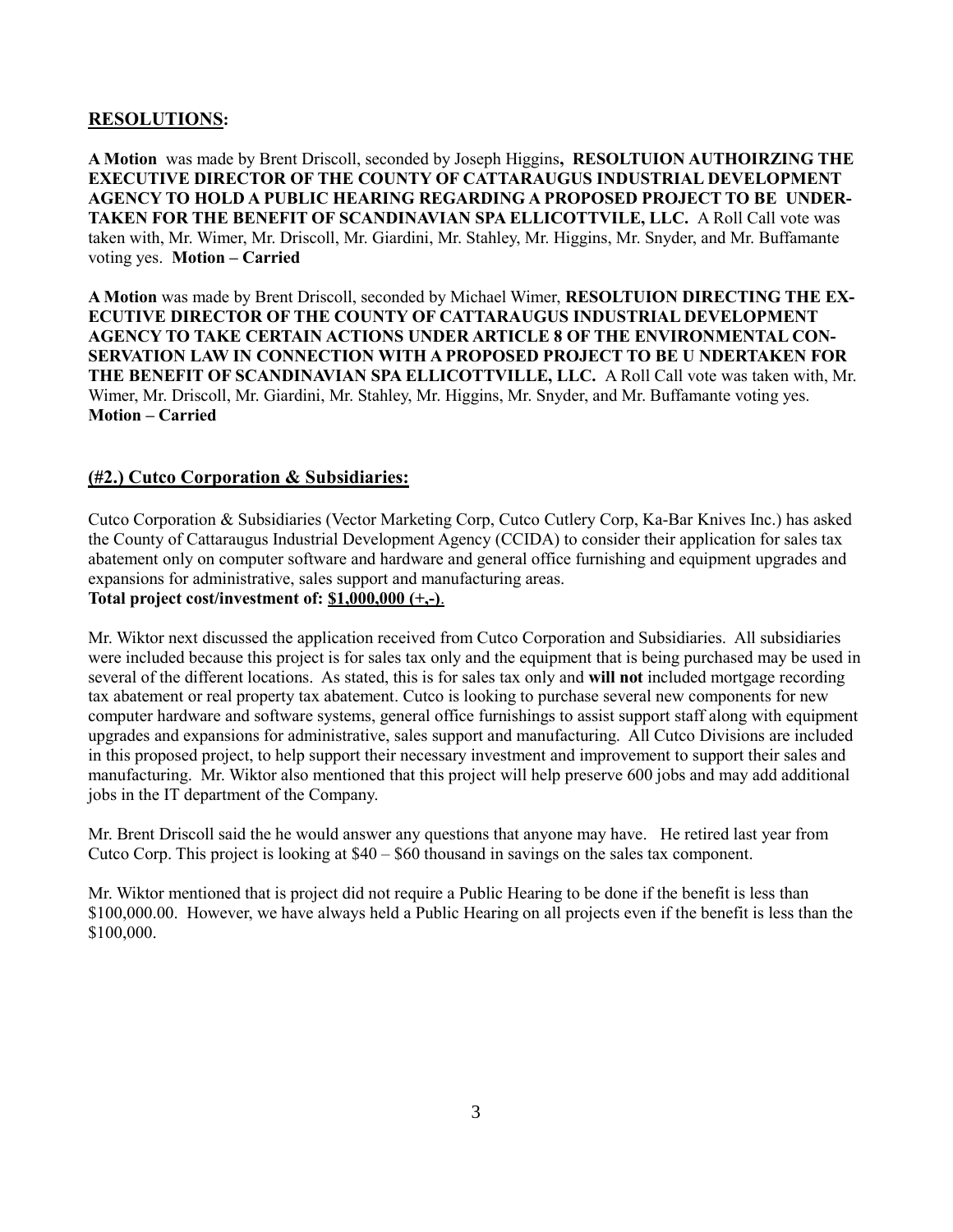### **RESOLUTIONS:**

**A Motion** was made by Joseph Higgins, seconded by James Snyder, **RESOLUTION AUTHORIZING THE EXECUTIVE DIRECTOR OF THE COUNTY OF CATTARAUGUS INDUSTRIAL DEVELOPMENT AGENCY TO HOLD A PUBLIC HEARING REGARDING A PROPOSED PROJECT TO BE UNDER-TAKEN FOR THE BENEIFT OF CUTCO CORPORATION.** A Roll Call vote was taken with, Mr. Wimer, Mr. Driscoll, Mr. Giardini, Mr. Stahley, Mr. Higgins, Mr. Snyder, and Mr. Buffamante voting yes. **Motion – Carried (**Mr. Driscoll is a recent retiree of Cutco Corp. however, he has no involvement or financial interest with the Company.) (Mr. Buffamante's firm does audit work for Cutco Corp. and its subsidiaries however he has no financial interest in the Company or this particular project.)

**A Motion** was made by Michael Wimer, seconded by James Snyder, **RESOLUTION DETERMINING THAT ACTION TO UNDERTAKE A PROJECT FOR THE BENEFIT OF CUTCO CORPORATION IS A 'TYPE II ACTION' AND NO FURTHER ACTION IS REQUIRED UNDER SEQRA WITH RESPECT THERETO.** A Roll Call vote was taken with, Mr. Wimer, Mr. Driscoll, Mr. Giardini, Mr. Stahley, Mr. Higgins, Mr. Snyder, and Mr. Buffamante voting yes. **Motion – Carried (**Mr. Driscoll is a recent retiree of Cutco Corp. however, he has no involvement or financial interest with the Company.) (Mr. Buffamante's firm performs audit work for Cutco Corp. and it's subsidiaries however he has no financial interest in the Company or this particular project.)

### **\*Resolutions from Prior Applications/Projects that are in Process\***

-HK Olean Hotel, LLC., has asked the IDA to adopt a Fixed Fee PILOT in regards to their proposed new hotel that they are starting this Spring, in the City of Olean. Mr. Wiktor discussed that the original application was submitted back in December of 2014. This developer has resubmitted an updated application with this now being a 92 Room Hampton Inn Hotel.

Mr. Wiktor mentioned that we recently closed Olean Gateway which consisted of the ground work, infrastructure, and dirt work which was roughly a \$3.2 million-dollar project. The IDA also negotiated a fixed fee PILOT for that project, which is a deviation from our standard tourism PILOT which is a percentage based.

The Proposed PILOT Agreement would not provide any abatements for any special assessments levied on the Project Facility. The Proposed Pilot Agreement would be for a term of fifteen (15) years (the "Initial Period"), with the Company making the payments in each year as a Pilot Payment to each Affected Tax Jurisdiction as follows:

| Year | <b>Fixed Fee Pilot Payment</b> |
|------|--------------------------------|
|      | \$6,650                        |
| 2    | 6,650                          |
| 3    | 6,650                          |
| 4    | 6,650                          |
| 5    | 6,650                          |
| 6    | 6,650                          |
| 7    | 6,650                          |
| 8    | 6,650                          |
| 9    | 6,650                          |
| 10   | 6,650                          |
| 11   | 25,000                         |
| 12   | 55,000                         |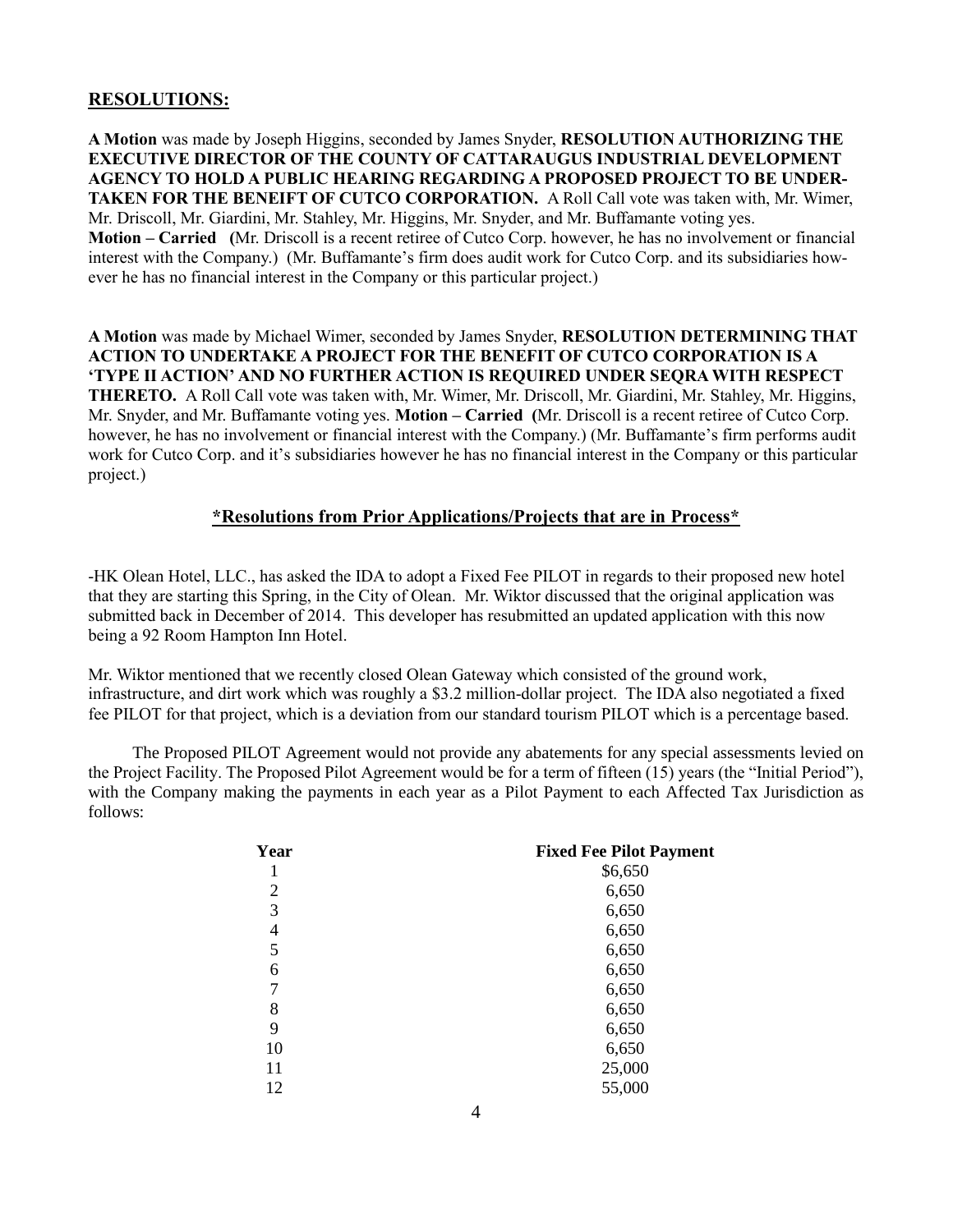| 13 | 85,000  |
|----|---------|
| 14 | 115,000 |
| 15 | 158,500 |

The Policy provides that, for a facility similar to the Project Facility, payments in lieu of taxes will normally be determined as follows: (i) the term would be fourteen (15) years, and (ii) the percentage of exemption in each tax year shall be as set forth in the following table:

| <b>Tax Year</b>   | <b>Percentage of Exemption</b> |
|-------------------|--------------------------------|
| 1 through 10      | 100%                           |
| 11                | 80%                            |
| 12.               | 60%                            |
| 13                | 40%                            |
| 14                | 20%                            |
| 15 and thereafter | 0%                             |

Mr. Wiktor discussed with the CCIDA Board the possibility of going with fixed fee on all PILOTS in the future. This is much easier on the developer and also on the taxing jurisdictions that are billing the PILOTS because the amounts to be billed are listed on the PILOT agreement when it is first issued. This would make things much easier on all entities involved.

**A Motion** was made by James Snyder, seconded by Michael Wimer going forward with offering only Fixed Fee PILOTS on all projects in the future that request PILOTS. **All Board Members were in favor.**

#### **Resolutions:**

**A Motion** was made by Brent Driscoll, seconded by Joseph Higgins, **RESOLUTION(A) AUTHORIZING THE EXECUTIVE DIRECTOR OF COUNTY OF CATTARAUGUS INDUSTRIAL DEVELOPMENT AGENCY TO HOLD A PUBLIC HEARING REGARDING A PROPOSED AMENDED PROJECT AND (B) DETERMINING THAT ACTION TO UNDERTAKE THE AMENDED PROJECT FOR THE BENEIFT OF HK OLEAN HOTEL, LLC REQUIRES NO FURTHER ACTION UNDER SEQRA.** Roll Call vote was taken with, Mr. Wimer, Mr. Driscoll, Mr. Giardini, Mr. Stahley, Mr. Higgins, Mr. Snyder, and Mr. Buffamante voting yes. **Motion – Carried** 

**A Motion** was made by Brent Driscoll, seconded by Thomas Buffamante, **RESOLUTION AUTHORIZING THE EXECTIVE DIRECTOR TO SEND A LETTER TO THE CHIEF EXECUTIVE OFFICERS OF THE AFFECTED TAXING ENTITIES INFORMING THEM OF A PROPOSED DEVIATIN FROM THE AGENCY'S UNIFORM TAX EXEMPTION POLICY IN CONNECTION WITH THE PROPOSED HK OLEAN HOTEL, LLC PROJECT.** Roll Call vote was taken with, Mr. Wimer, Mr. Driscoll, Mr. Giardini, Mr. Stahley, Mr. Higgins, Mr. Snyder, and Mr. Buffamante voting yes. **Motion – Carried** 

# **(#2.) Sunny Olean, LLC.**:

-Sunny Olean, LLC. has asked the Agency to approve an extension relating to the applicants issued Sales Abatement letter relating to the construction of the ongoing project for a term of one (1) year.

Mr. Wiktor explained that this Resolution is in regards to Jeff Belt's Adaptive Reuse Project that was Approved back in July/August 2017, he is requesting a one-year extension on the sales tax exemption letter.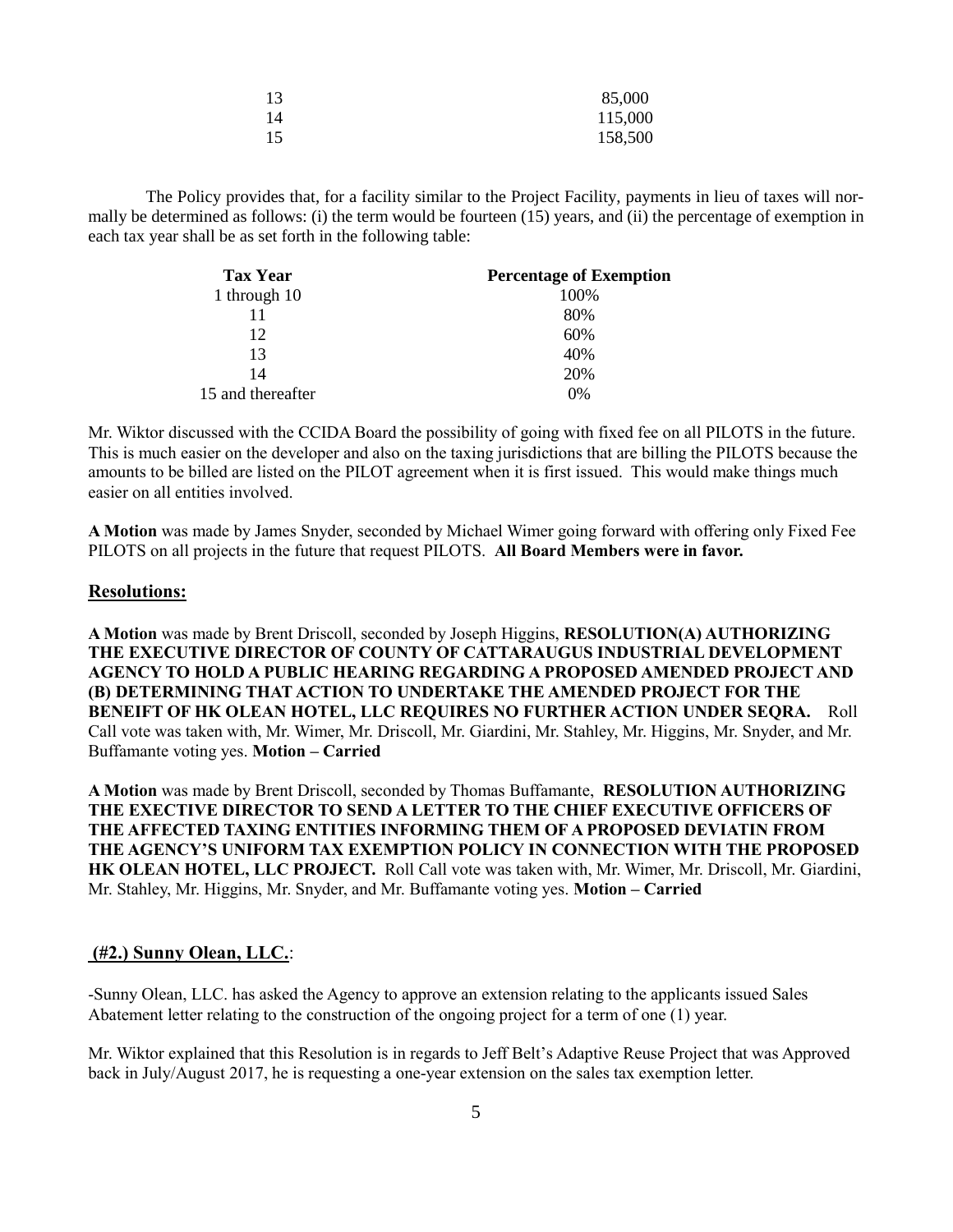### **Resolution:**

**A Motion** was made by Brent Driscoll, seconded by Joseph Higgins, **RESOLUTION AUTHORIZING THE EXECUTION BY COUNTY OF CATTARAUGUS INDUSTRIAL DEVELOPMENT AGENCY OF A CERTAIN MODIFICATION AGREEMENT IN CONNECTION WITH THE SUNNY OLEAN LLC PROJECT.** Roll Call vote was taken with, Mr. Wimer, Mr. Driscoll, Mr. Giardini, Mr. Stahley, Mr. Higgins, Mr. Snyder, and Mr. Buffamante voting yes. **Motion – Carried** 

### **(#3) Homeridae, Inc:**

-This project is still under construction. The PILOT was to be for 15 years, with the first PILOT payment due on 1/1/19, based on installed solar generating capacity (currently zero). The developer is asking the IDA to amend/clarify the PILOT Agreement so that the first of the 15 annual payments is 1/1/2020. **Please Note:** *The developer will still be paying taxes on the current land assessment in 2019.* 

Mr. Wiktor presented to the CCIDA Board that the project is about 50-60% completed. They are looking to start their PILOT payments in 2020 when the project is installed and operating at full solar generating capacity. They are requesting an extension on when the PILOT will start.

### **Resolution:**

**A Motion** was made by Brent Driscoll, seconded by Michael Wimer, **RESOLUTION AUTHORIZING THE EXECUTION BY COUNTY OF CATTARAUGUS INDUSTRIAL DEVELOPMENT AGENCY OF A CERTAIN FIRST AMENDMENT TO PAYMENT IN LIEU OF TAX AGREEMENT AND RELATED DOCUMENTS IN CONNECTION WITH THE HOMERIDAE LLC PROJECT.** Roll Call vote was taken with, Mr. Wimer, Mr. Driscoll, Mr. Giardini, Mr. Stahley, Mr. Higgins, Mr. Snyder, and Mr. Buffamante voting yes. **Motion – Carried** 

#### **(#4) West Valley Solar, LLC.:**

-Amending various documents relating to the project closing. This request was asked by the developer relating to Solean, Solean West and Homeriade, and subsequently supported and adopted by the IDA.

Mr. Wiktor explained that this application was submitted last year and the solar power will benefit the Community. They are requesting the amendment of the documents to state that construction will start within 24 months. The taxing entities will receive the scheduled \$50,000 payment within this extension 24-month period. The Developer is looking to close with the Agency in 2019.

#### **Resolution:**

**A Motion** was made by Brent Driscoll, seconded by Michael Wimer, **RESOLUTION AMENDING A RESOLUTION ENTITLED "RESOLUTION AUTHORIZING EXECUTION OF DOCUMENTS IN CONNECTION WITH A LEASE/LEASEBACK TRANSACTION FOR A PROJECT FOR WEST VALLEY SOLAR LLC (THE "COMPANY").** Roll Call vote was taken with, Mr. Wimer, Mr. Driscoll, Mr. Giardini, Mr. Stahley, Mr. Higgins, Mr. Snyder, and Mr. Buffamante voting yes. **Motion – Carried**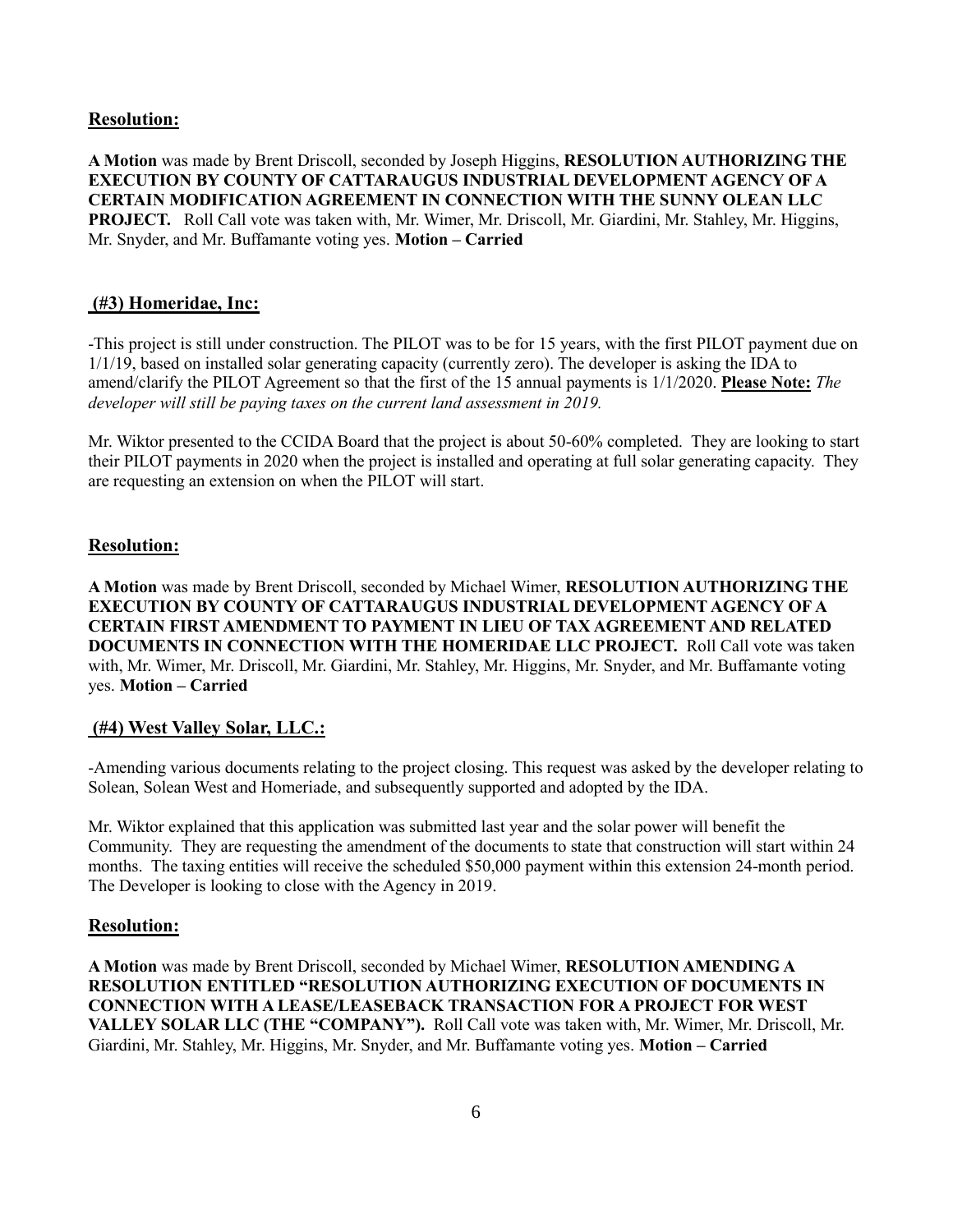## **\*Presentation – IDA Compliance and Best Practices:**

A handout was included with the Board Members packets in regards to IDA Compliance and Best Practices relating to requirements that all IDA's must follow, of policy and procedure. Due to time constraints if any Board Member has any questions please feel free to contact George Cregg, Jr. or ask him at the next Board Meeting.

# **FINANCIAL REPORT:**

A Motion was made by Brent Driscoll, seconded by Thomas Buffamante to approve the Financial Reports for **December 2018 and January 2019** as prepared – A Roll Call vote was taken with, Mr. Wimer, Mr. Driscoll, Mr. Giardini, Mr. Stahley, Mr. Higgins, Mr. Snyder, and Mr. Buffamante voting yes. **Motion – Carried** 

Mr. Wiktor stated that 2018 ended approximately \$124.000 in the "black". This is figure is of course an unadjusted figure, final adjusted numbers to be presented at the March Board meeting, via Audit presentation.

-An Audit Committee Meeting was held on December 20, 20198 at 8:30 a.m. The meeting was focused on selecting the Audit Firm to conduct the Agencies 2018 annual audit. Minutes were included in your Board Packet's for the Board Members review. Johnson, Mackowiak & Associates LLP located in Fredonia, NY was again selected to perform our 2018 Annual Audit. Motion by Driscoll, seconded by Buffamante to select the proposed Audit firm to conduct the annual audit, all in favor.

### **-CD Interest Rates and Terms from various Banks:**

The Finance Committee had suggested that we look into other avenues to invest the Agencies money, in CD's or Money Market accounts.

A listing of several banks and their current CD and Money Market rates was given to the Board Members for their review.

Mr. Wiktor proposed having a Finance Committee meeting to discuss the rates and what the best options would be for the Agency to invest money in order to receive a higher return on their investments.

Mr. Wiktor will schedule a conference call with the Finance Committee prior to our next CCIDA Board meeting so that their findings can be presented at the March 19, 2019 CCIDA Board Meeting.

Mr. Wiktor stated that we are currently in the closing stages for three projects, (West Valley Solar, HK Olean Hotel LLC, and West Valley Hotel) Hopefully these will be closing in the first or second quarter of 2019. We also anticipate one or two applications to be submitted for our March 19, 2019 CCIDA Board Meeting.

### **\*Executive Directors Reports:**

#### **-Internal (IDA Meetings/Discussions):**

✓ **NYSEDC Conference Recap:** Attended the annual NYSEDC Conference in Albany. Much discussed relating to topics that could impact IDA's and local economic development in 2019. Main topic: Proposing of Prevailing wages on all IDA Projects. This could potentially be a deal breaker on many proposed projects that are being contemplated through the IDA.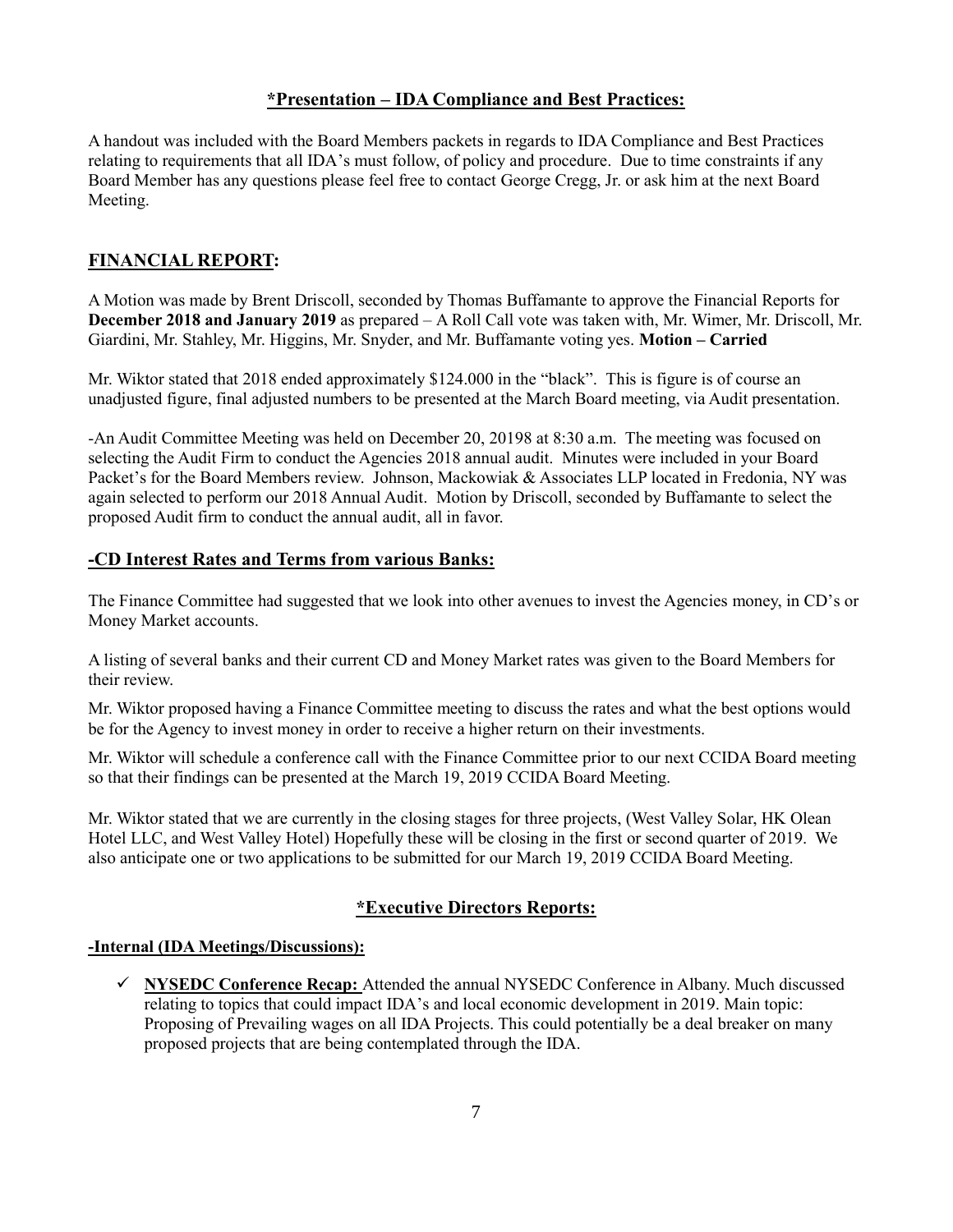- $\checkmark$  Met with Courtney Cox with Savarino Development to discuss the proposed Manny-Hanny project and the general timeframes relating to the project. The developer would like to submit an application to the IDA in 2019.
- $\checkmark$  Met with Mark Storch, Acadia Energy to discuss small district energy projects.
- ✓ Met with Jason Crisafulli, with Kinley Construction to discuss a variety of project updates and ideas on proposed developments within the County.
- $\checkmark$  Met with Jason Opferbeck from Rafa Systems for a project update.
- $\checkmark$  Attended the Cattaraugus County Economic Development Team meetings.
- $\checkmark$  Met with Jim Fink from Buffalo Business First in regards to some marketing stories relating to various projects in Cattaraugus County.
- $\checkmark$  Met with Empire State Development a few times over the past few months in regards to a handful of projects that we are working on.
- $\checkmark$  Met with a WNY developer who is considering business park developments. Discussed possible site ideas and locations. More to follow.
- $\checkmark$  Met with Jim Stitt, Jr. at Cutco for an update meeting and also to outline ways the IDA can assist their capital improvement project needs.
- $\checkmark$  Met with Don Benson, Benson Construction and Development.
- $\checkmark$  Met with Larry Sorokes from GOACC & OBDC to discuss year end topics, projects, ideas and ways to assist each other in 2019.
- $\checkmark$  Met with Greg Sehr from Upstate Consultants, LLC. for a general business update meeting.
- $\checkmark$  Met with John Stahley to review his new appointment to the IDA Board as well as to get a general business update relating to Siemens Corp.
- ✓ Met with Scott Brechtebuel from Community Bank for a general update meeting and banking updates.
- ✓ Attended Cattaraugus County Business Development Corp. Board meetings.
- ✓ Met with Eric Pritchard from Setterstix to get a general update as to how their business is doing, as well as outline ways the IDA can assist their business.
- $\checkmark$  Met with Krog Development and Hart Development in regards to their proposed project(s) in the City of Olean.
- $\checkmark$  Conference call in regards to a proposed Tourism Destination Project that is looking at the Ellicottville area.
- $\checkmark$  Met with Richard Schechter from Pyramid Brokerage in regards to a possible commercial project and building sale within Cattaraugus County.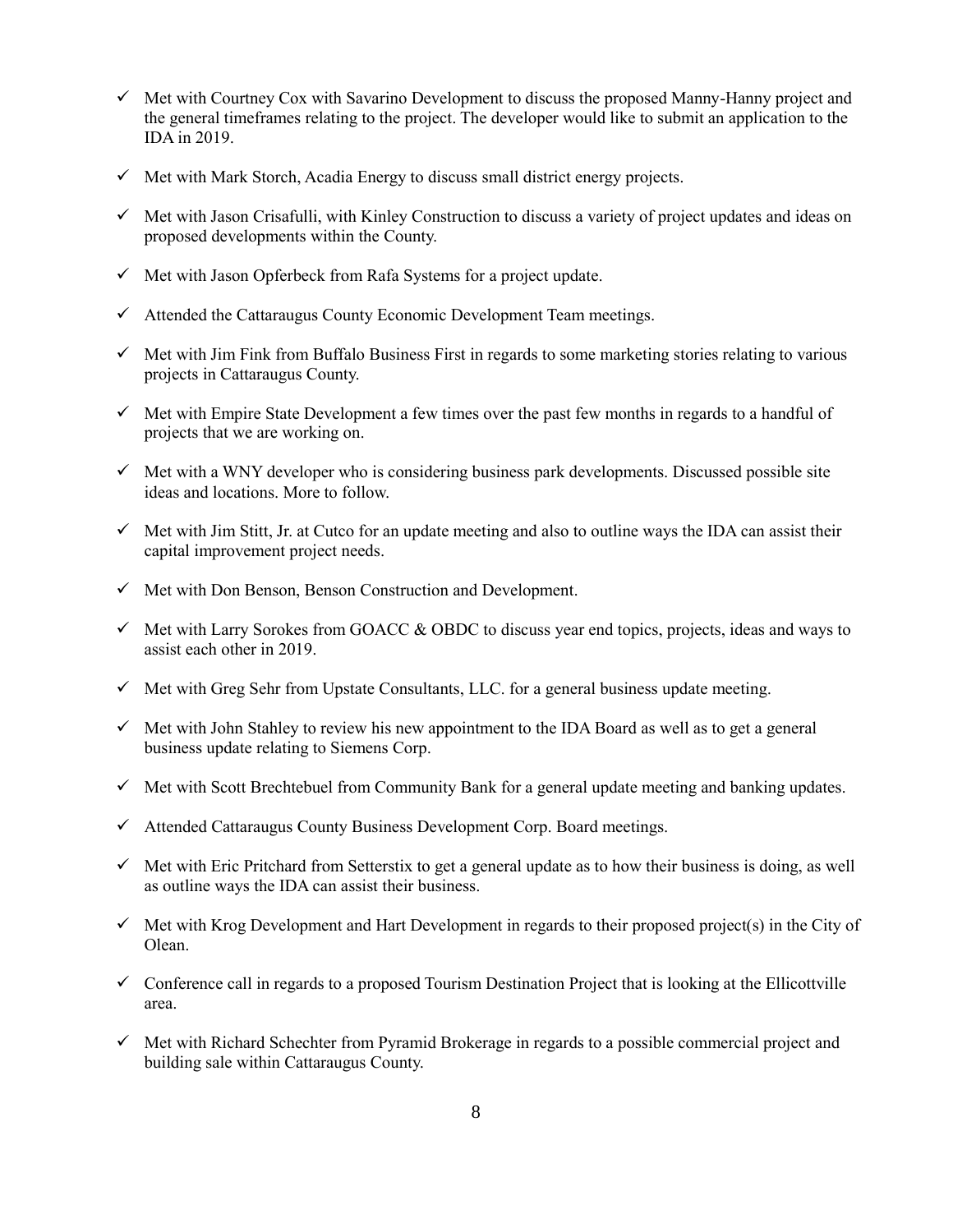- $\checkmark$  Met with an interested local party who is possibly looking to purchase a long time Olean Business. This could be very good news, locally. More to follow.
- $\checkmark$  Met with a Regional solar developer who is looking at a commercial project here in Cattaraugus County.
- $\checkmark$  Met with a Company in the Olean area who shared some ideas on a possible sale, that would include positive news for the area and Region. This too, more to follow as this propose deal takes shape.
- ✓ Met with Christopher Sanzo of Sanzo Beverage, relating to a general business update meeting. They are looking at additional warehouse space in the immediate area of their main office.
- $\checkmark$  Met with Cutco Corp. to review a proposed application to the IDA.
- $\checkmark$  Conference call with a local manufacturer in Salamanca relating to a project update.
- $\checkmark$  Allegany-County BOCES Meeting relating to the hiring of a new Superintendent.
- $\checkmark$  Met with Bill Heim, owner of the House of Steel in Ashford, relating to a possible development project at his business.
- $\checkmark$  General business update meeting with Chris Napoleon from NES Bearings.
- $\checkmark$  Upcoming meeting with Jeff Belt, SolEpoxy as well as his proposed Adaptive Reuse project in Olean.
- $\checkmark$  Upcoming meeting with the newly hired Director of the SBA in Jamestown to discuss ways the SBA can help finance and assist businesses here in Cattaraugus County.
- $\checkmark$  Attended and presented at the Town of Portville Town Board meeting relating to a proposed solar farm (project) there.

# **-External (Points of Interest relating to the CCIDA):**

- ✓ **Buffalo Niagara Partnership – 2019 Advocacy Agenda:** Please note the various topics that are key for this year's economic development initiatives in the state.
- ✓ **New Report:** *"Leveraging Opportunity, Meeting Demand": A New Blueprint for Transforming New York State's Workforce System".* A very germane article regarding the topic of workforce development and the need for skilled employees.
- ✓ **2019 Legislative Luncheon:** I will be attending this annual event, a very good event to get in front of various NYS elected Officials to discuss "hot topics", that could and will impact economic development thrusts in the State.
- $\checkmark$  The Holiday Valley Effect *NY Ski Blog.* An excellent article highlighting the beauty and driver that Holiday Valley is in the ski industry and the Ellicottville area.
- ✓ **Modern Travel**: "*Modern Travel – Spending 24 memorable hours in Ellicottville, New York".* A travel writer wrote an excellent article highlighting the tourism destination that Ellicottville and Cattaraugus County is.